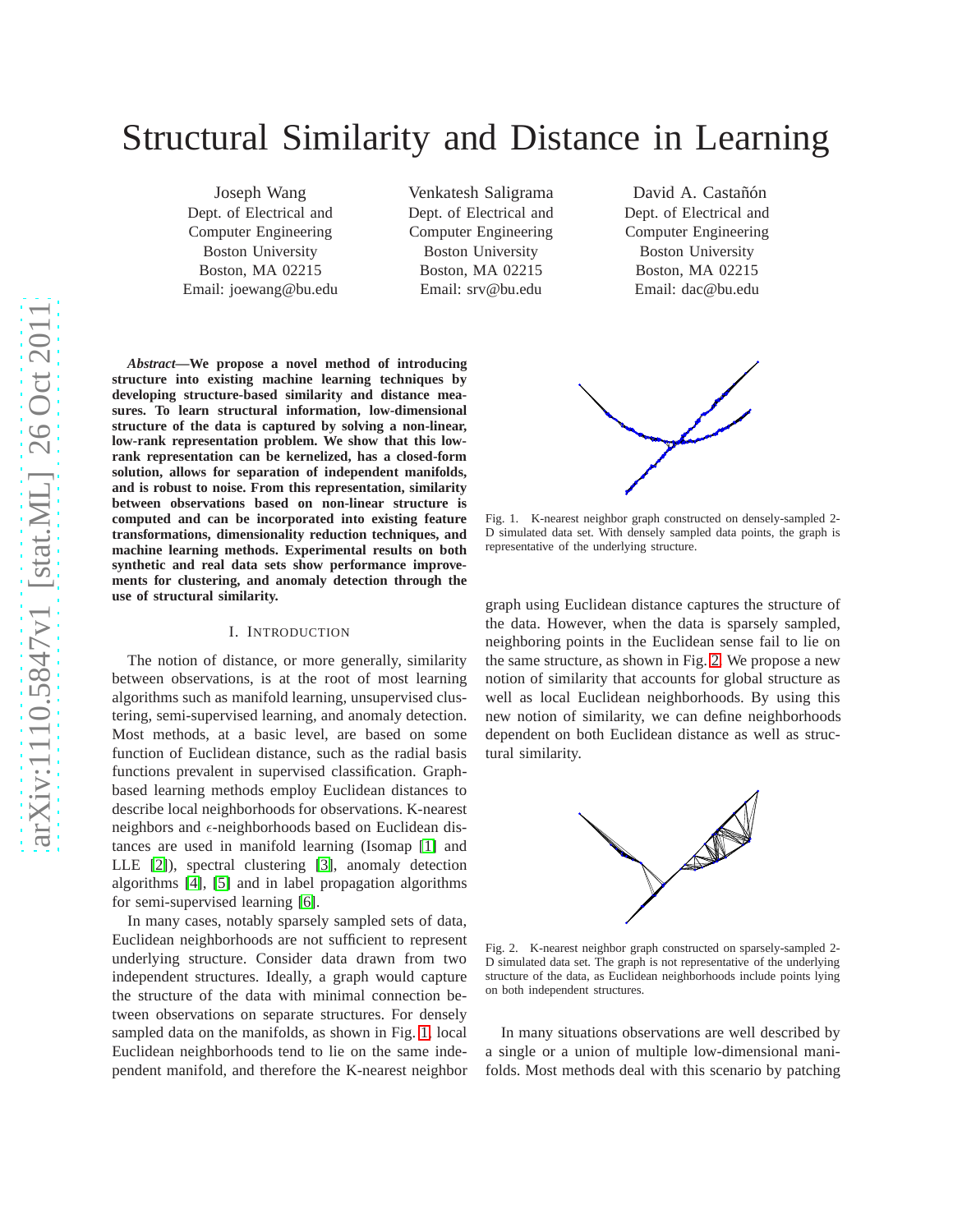together local neighborhoods or local linear subspaces. These local neighborhoods are generally based on local Euclidean balls around each data sample. In cases when observations are sparsely sampled, are noisy, or lie on places where manifold has high curvature, these local approximations could be inaccurate and may not characterize the underlying manifold. Sparse sampling commonly arises in high-dimensions and measurement noise is common to many signal processing applications.

Unfortunately, Euclidean distance does not capture low-dimensional structure of observations unless the manifold is highly sampled. We propose a new approach to more accurately describe local neighborhoods by explicitly incorporating low-dimensional manifold structure of data. We present a complementary method of incorporating similarity into existing machine learning techniques. Our approach can be used in conjunction with dimensionality reduction, feature transformation, and kernel selection techniques to incorporate structure.

In order to capture the low-dimensional structure of the data, we first solve a regularized low-rank representation problem on the observed data. We derive a computationally-efficient closed-form solution solution which allows for handling large sets of observations. The resulting solution produces a low rank matrix, Z. Each column of the matrix,  $Z$ , is associated with a data sample and so the columns of the matrix represent a transformation of data into a new coordinate space. We show that these techniques can be extended to nonlinear settings by demonstrating that the low-rank representation problem can be kernelized. We then present algorithms for estimating low rank representation for test samples that conform with the representation for training data.

The problem of determining an approximate representation for data using low-rank subspaces has recently drawn significant interest in the field of matrix completion problems [\[7\]](#page-8-6), [\[8\]](#page-8-7). Methods for low-rank representations (LRR) of data drawn from multiple sources belonging to union of subspaces have also been developed [\[9\]](#page-8-8), [\[10\]](#page-8-9), [\[11\]](#page-8-10). Low-rank representations seek to segment data vectors such that each segmented collection belongs to a low-dimensional linear subspace. Low-rank representation of data is related to traditional simultaneous sparse representation techniques [\[12\]](#page-8-11) with important differences. The objective in simultaneous sparsity is to decompose data vectors so that they have a common basis in a dictionary. In both the rank-minimization and simultaneous sparsity problems, the goal is representation of data subject to a structural constraint. In comparison , we are not interested in exact representation

of observations, but instead in embedding points in a linear plane, with the notion of low-rank structures as a means of defining neighborhoods. In particular, our resulting minimization resembles the problem posed by Liu et al. [\[9\]](#page-8-8). However, the problem posed in this paper can be solved in a computationally efficient manner, extended to nonlinear manifolds, and analyzed in the presence of noise.

We theoretically show that the resulting low rank matrix  $Z$  has a block diagonal structure, with each block having low rank. In the linear setting, this implies that the data space is automatically decomposed into multiple linear/affine patches. Decomposition into nonlinear patches follows from kernelized extensions. This new representation is purely geometric, applies to single or multiple manifolds, and does not require specifying a metric on the manifold. It is adaptive in that it does not require pre-specification of the number of data points for each patch. It is global in that the matrix  $Z$  is obtained by solving the low-rank representation on the entire data set. This block diagonal structure is essentially preserved in noisy situations or when the underlying manifold can only be approximated by linear or kernel representations.

This new representation  $Z$  can be used in several ways. It can be used as samples from a new lowdimensional feature/observation space. Nearest neighbors for data samples or similarity between different data samples can be derived in this new representation. Alternatively, structural similarity can be computed between observations. Consequently, this new representation can be viewed as a pre-processing step not only for most machine learning algorithms, but also as a pre-processing step for other pre-processing steps, such as graph construction, that are commonly undertaken for machine learning. We then present a number of simulations on a wide variety of data sets for a wide range of problems including clustering, semi-supervised learning and anomaly detection. The simulations show remarkable improvement in performance over conventional methods.

### <span id="page-1-0"></span>II. STRUCTURED SIMILARITY AND NEIGHBORHOODS

#### *A. Low-Rank Data Transformation*

Consider a set of observations,  $X = [x_1, x_2, \ldots, x_n],$ where  $x_i \in \mathbb{R}^{d \times 1}$ , approximately embedded on multiple independent, low-dimensional manifolds. Our goal is to discover these manifolds using by using techniques to learn low-rank representations of the data. In the case where the observations are embedded on linear subspaces, the low-rank representation (LRR) problem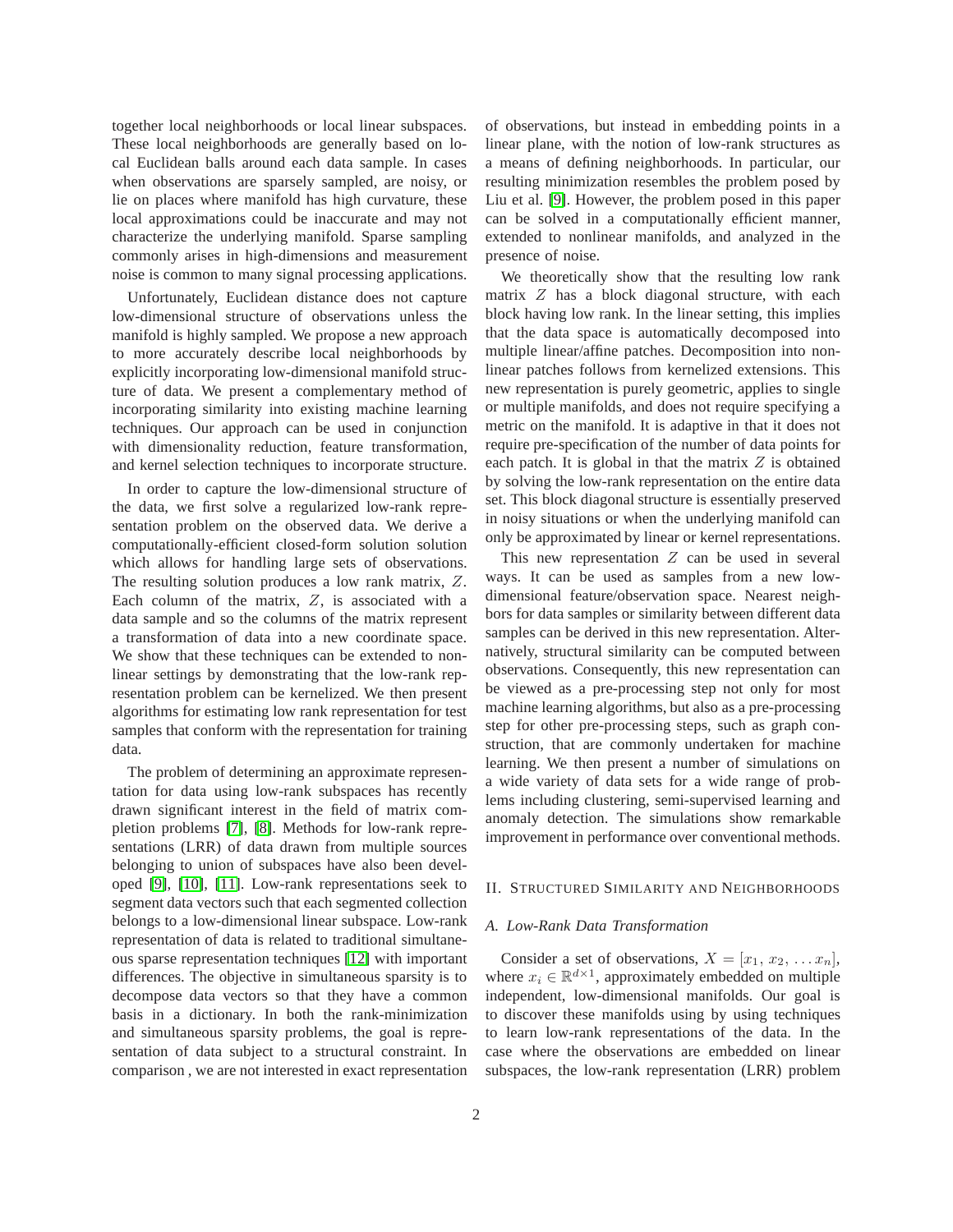can be formulated as:

$$
Z = \min_{Z} \|X - XZ\|_{F}^{2}
$$
  
s.t. Rank(Z) = R (1)

where  $\|\cdot\|_F$  is the Frobenius norm, and the solution, Z, is the minimum squared-error linear embedding on a R-dimensional subspace. Relaxing the constraint in [\(1\)](#page-2-0), the minimization can be equivalently written:

$$
\min_{Z} \|X - XZ\|_F^2 + \lambda \cdot \text{Rank}(Z) \tag{2}
$$

Optimizing the rank of a matrix is a non-convex, combinatorial optimization. The convex relaxation of rank, the nuclear norm, is substituted, resulting in the convex optimization:

$$
\min_{Z} \|X - XZ\|_{F}^{2} + \lambda \|Z\|_{*} \tag{3}
$$

This related problem was originally posed as a subspace segmentation method by Liu et al. [\[9\]](#page-8-8), who minimize the  $\ell_2/\ell_1$  embedding error. A Kernelized Low-Rank Representation (KLRR) formulation of the problem naturally follows for the case where data is embedded on nonlinear subspaces:

$$
\min_{Z} \frac{1}{2} ||\phi(X) - \phi(X)Z||_{F}^{2} + \lambda ||Z||_{*} \tag{4}
$$

where  $\phi(\cdot)$  is an expanded basis function with an associated kernel function,  $K(i, j) = \phi(i)^T \phi(j)$ . The form and parameters of the function  $\phi(\cdot)$  are an assumption on the structure of the observations. Ideally,  $\phi(\cdot)$  is chosen such that all observations are well approximated in the expanded basis space with a linear low-dimensional approximation while still maintaining the relationship between observations. As in all kernel methods, the accuracy of the approximation of the manifold is dependent on the ability of the kernel to fit the data. We refer only to the kernelized problem, as the linear problem is a specific case, where  $\phi(X) = X$  and  $K(X, X) = X^T X$ .

<span id="page-2-2"></span>**Theorem 1.** *For*  $\lambda \geq 0$ *, the KLRR problem* [\(4\)](#page-2-1) *is minimized by the representation:*

$$
Z^* = U D_{\lambda} U^T \tag{5}
$$

*where the singular vectors,* U*, are found by the singular value decomposition of the kernel matrix*  $K(X, X) =$  $\phi(X)^T \phi(X) = UDU^T$ , and  $D_\lambda$  is the diagonal matrix *defined*

$$
D_{\lambda}(i,i) = \begin{cases} 1 - \frac{\lambda}{\sigma_i} & \text{if } \sigma_i > \lambda \\ 0 & \text{otherwise} \end{cases}
$$
 (6)

 $\alpha$ *nd*  $\sigma_i$  is the ith singular value of the kernel matrix.

<span id="page-2-0"></span>*Proof:* The nuclear norm is unitarily invariant, so substituting  $\hat{Z} = U^T Z U$ , where U is the matrix of singular vectors of the kernel matrix produces an equivalent minimization

$$
U^{T}ZU = \underset{\hat{Z}}{\text{argmin}} \frac{1}{2} ||VDU^{T} - VD\hat{Z}U^{T}||_{F}^{2} + \lambda ||\hat{Z}||_{*}
$$
\n(7)

where  $VDU<sup>T</sup>$  is the singular value decomposition of the matrix  $\phi(X)$ . The Frobenius norm is also unitarily invariant, and therefore pre-multiplying and postmultiplying the argument of the Frobenius norm by the matrices  $V^T$  and U respectively produces the following minimization:

$$
U^{T}ZU = \underset{\hat{Z}}{\text{argmin}} \frac{1}{2} ||D - D\hat{Z}||_{F}^{2} + \lambda ||\hat{Z}||_{*} \quad (8)
$$

In the above minimization,  $D$  is a diagonal matrix, resulting in  $Z$  also being a diagonal matrix, as any off diagonal elements will increase the value of the cost function in both the Frobenius norm and nuclear norm terms. With a diagonal structure, the Frobenius norm is equivalent to the  $\ell_2$  norm of its weighted diagonal terms, and the nuclear norm of  $\tilde{Z}$  is equivalent to the  $\ell_1$  norm on its diagonal.

<span id="page-2-1"></span>
$$
UT Z U = D\lambda = \underset{\hat{Z}}{\text{argmin}} \frac{1}{2} ||diag\left(D(I - \hat{Z})\right)||_2^2
$$

$$
+ \lambda ||diag(\hat{Z})||_1 \quad (9)
$$

The solution to this minimization is given by the softthresholding operator, which gives the closed-form solution in the theorem statement.

The closed-form solution to the KLRR problem has previously been shown in [\[11\]](#page-8-10), with the closed=form solution to the linear low-rank representation problem shown in [\[13\]](#page-8-12).

From Theorem [1,](#page-2-2) low-rank representations of highdimensional expanded basis space observations can be computed efficiently using only kernel functions. Additionally, this solution has near block-diagonal structure for sets of observations existing on independent subspaces in the expanded basis space.

<span id="page-2-3"></span>**Theorem 2.** *Given observations lying on independent subspaces in the expanded basis space, the low-rank representation is near block-diagonal, with elements offblock-diagonal bounded:*

$$
z_{ij} \le \lambda \sqrt{\sum_{i:\sigma_i > \lambda} \left(\frac{1}{\sigma_i}\right)^2} \tag{10}
$$

*where*  $x_i$  *and*  $x_j$  *lie on independent manifolds.*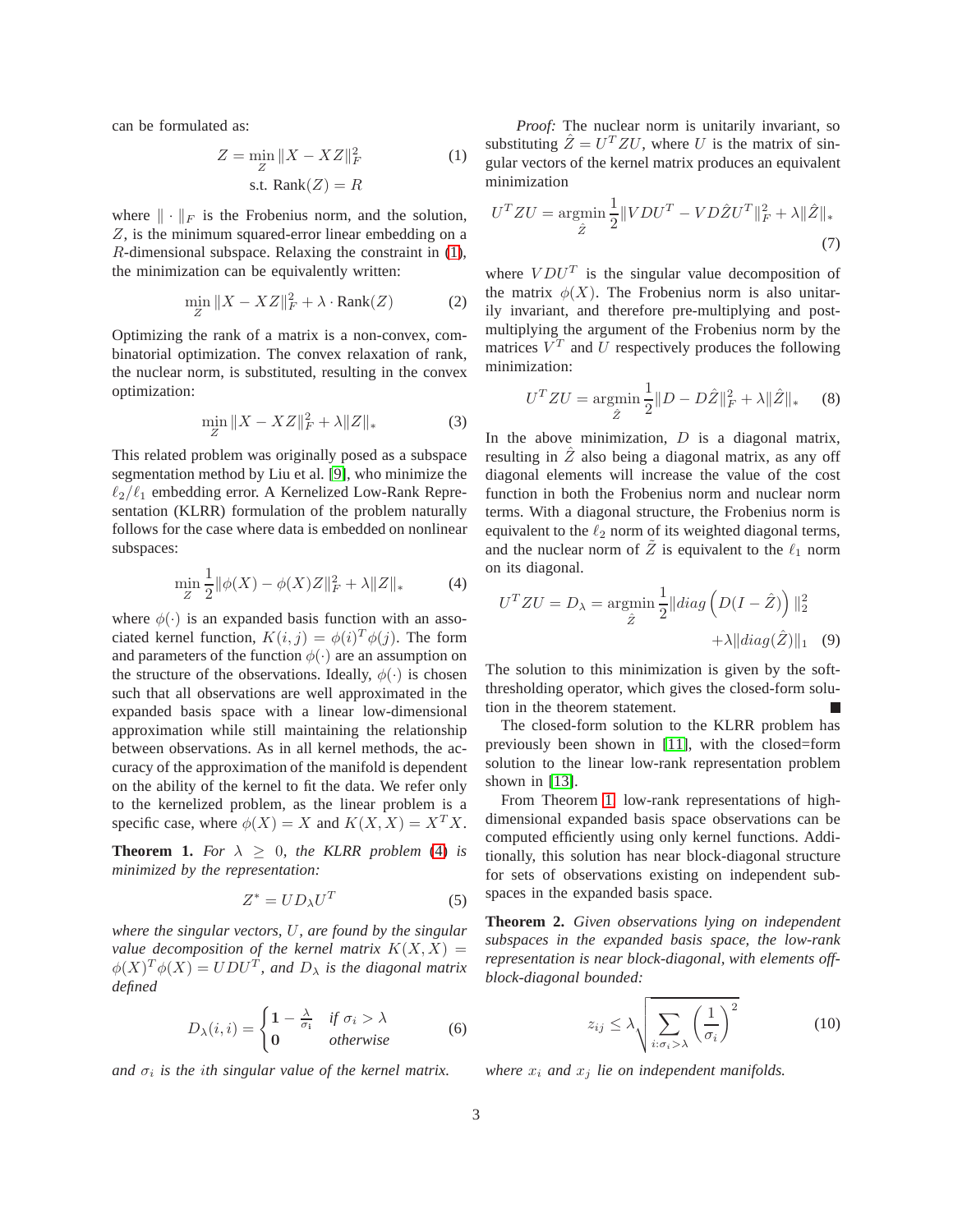$\left[\phi(X_1) \quad \phi(X_2)\right]$ , where  $\phi(X_1) \in \mathbb{R}$ *Proof:* Consider the case of  $\phi(X)$  $\mathbb{R}^{D\times n_1}$  and  $\phi(X_2) \in \mathbb{R}^{D \times n_2}$  span independent subspaces and have rank  $r_1$  and  $r_2$ ,  $r_1 + r_2 < D$  and  $Rank(\phi(X)) = r_1 + r_2$ .

 $\phi(X)$  is composed of observations lying on independent subspaces and therefore any point in  $\phi(X_1)$ or  $\phi(X_2)$  can be expressed as a linear combination of other points in the sets  $\phi(X_1)$  or  $\phi(X_2)$ , respectively. Given the compact SVD,  $\phi(X) = U_X \Sigma_X V_X^T$ , where only singular vectors associated with non-zero singular values are included in the basis  $U_X$  and  $V_X$ . the linear transformation:

$$
W = \Sigma_X^{-1} U_X^T \phi(X) = V_X^T \tag{11}
$$

preserves the dependence structure of  $\phi(X)$ , resulting in the decomposition:

$$
W = \begin{bmatrix} B_1 & B_2 \end{bmatrix} \begin{bmatrix} \alpha_1 & 0 \\ 0 & \alpha_2 \end{bmatrix}
$$
 (12)

where  $B_1 \in \mathbb{R}^{r_1+r_2 \times r_1}$  and  $B_2 \in \mathbb{R}^{r_1+r_2 \times r_2}$  are basis matrices and  $\alpha_1 \in \mathbb{R}^{r_1 \times n_1}$  and  $\alpha_2 \in \mathbb{R}^{r_2 \times n_2}$ are the representation associated with each independent subspace. Substituting the singular value decompositions  $\alpha_1 = U_1 \Sigma_1 V_1^T$  and  $\alpha_2 = U_2 \Sigma_2 V_2^T$ , W can be expressed:

$$
W = B' \begin{bmatrix} V_1^T & 0 \\ 0 & V_2^T \end{bmatrix}
$$
 (13)

where  $B' = [B_1 U_1 \Sigma_1 \quad B_2 U_2 \Sigma_2]$ . The matrix W is a set of singular vectors, so the following property must hold:

$$
WW^{T} = B' \begin{bmatrix} V_{1}^{T} & 0 \\ 0 & V_{2}^{T} \end{bmatrix} \begin{bmatrix} V_{1} & 0 \\ 0 & V_{2} \end{bmatrix} B'^{T} = B'B'^{T} = I
$$
\n(14)

Therefore,  $B'$  is an orthonormal matrix.

The solution to the KLRR problem can be expressed

$$
Z^* = V_X (I - \lambda \Sigma_X^{-1}) V_X^T = V_X V_X^T - V_X \lambda \Sigma_X^{-1} V_X^T = \begin{bmatrix} V_1 & 0 \\ 0 & V_2 \end{bmatrix} B'^T B' \begin{bmatrix} V_1^T & 0 \\ 0 & V_2^T \end{bmatrix} - V_X \lambda \Sigma_X^{-1} V_X^T
$$
(15)

The term  $V_X V_X^T$  is block diagonal, so the inner product between representations lying on separate independent subspaces can be bounded by bounding the off-blockdiagonal elements:

$$
||V_X \lambda \Sigma_X^{-1} V_X^T||_{\infty} \le ||V_X \lambda \Sigma_X^{-1} V_X^T||_F = \lambda ||\Sigma_X^{-1}||_F
$$
\n(16)

From this structure, we construct measures of similarity that result in large distance between observations on separate manifolds independent of Euclidean distance, resulting in separation of independent manifolds.

For reliable performance, the near block-diagonal structure of the KLRR matrix should remain in the presence of small perturbations. To demonstrate the robustness to noise, we bound the Frobenius norm of the off-diagonal elements when the kernel matrix is perturbed, guaranteeing near block-diagonal structure in the presence of noise.

<span id="page-3-0"></span>**Theorem 3.** *Consider a perturbed kernel matrix*

$$
K(X, X) = K(X, X) + E \tag{17}
$$

where  $K(X, X)$  has a rank r composed of two inde*pendent subspaces. The perturbed KLRR, Z, is found using the matrix*  $K(X, X)$ *. Define the matrix* N *to be the off diagonal blocks of the matrix Z, such that for all*  $z_{ij} \in N$ , the observations  $x_i$  and  $x_j$  *lie on independent manifolds. Then the matrix* N *is bounded:*

$$
||N||_F \le \frac{4\sqrt{2}||E||_F}{\sigma_r - \sigma_e} \tag{18}
$$

*where*  $\sigma_e$  *is the largest singular value of the matrix E.* 

The proof of this theorem is omitted due to length limitations. The bound is derived by bounding the canonical angle between perturbed eigenvectors, using Thm V.4.1 of Stewart and Sun [\[14\]](#page-8-13).

Theorem [3](#page-3-0) illustrates the robustness to noise of the low-rank representation. This is an adversarial bound, with the no restrictions placed on the structure of the perturbations. Given small perturbations such that  $\sigma_e \in o(\sigma_r)$ , the norm of the off diagonal elements can be bounded linearly with the norm of the perturbation. Therefore, small perturbations in the observations have small effects on the structure of the KLRR representation.

# <span id="page-3-2"></span>*B. Transformation for Test Observations*

Consider a new observation,  $x_{test} \in \mathbb{R}^{d \times 1}$ . In order to represent the new observation in the low-rank representation space, we extend the KLRR formulation from Equation [\(4\)](#page-2-1). We project the data onto the expanded basis span of the KLRR representation,  $\phi(X)Z$ , where  $Z$  is the KLRR on the training set  $X$ . The minimum norm projection can be calculated as a function of kernel functions.

<span id="page-3-1"></span>
$$
z_{test} = Z \left( Z^T K(X, X) Z \right)^{-1} Z^T K(X, x_{test}) \tag{19}
$$

The representation,  $z_{test}$ , can be treated as a new sample from the low-rank feature space. This representation may be a poor representation of the original observation if it does not lie on the manifold. One measure of how well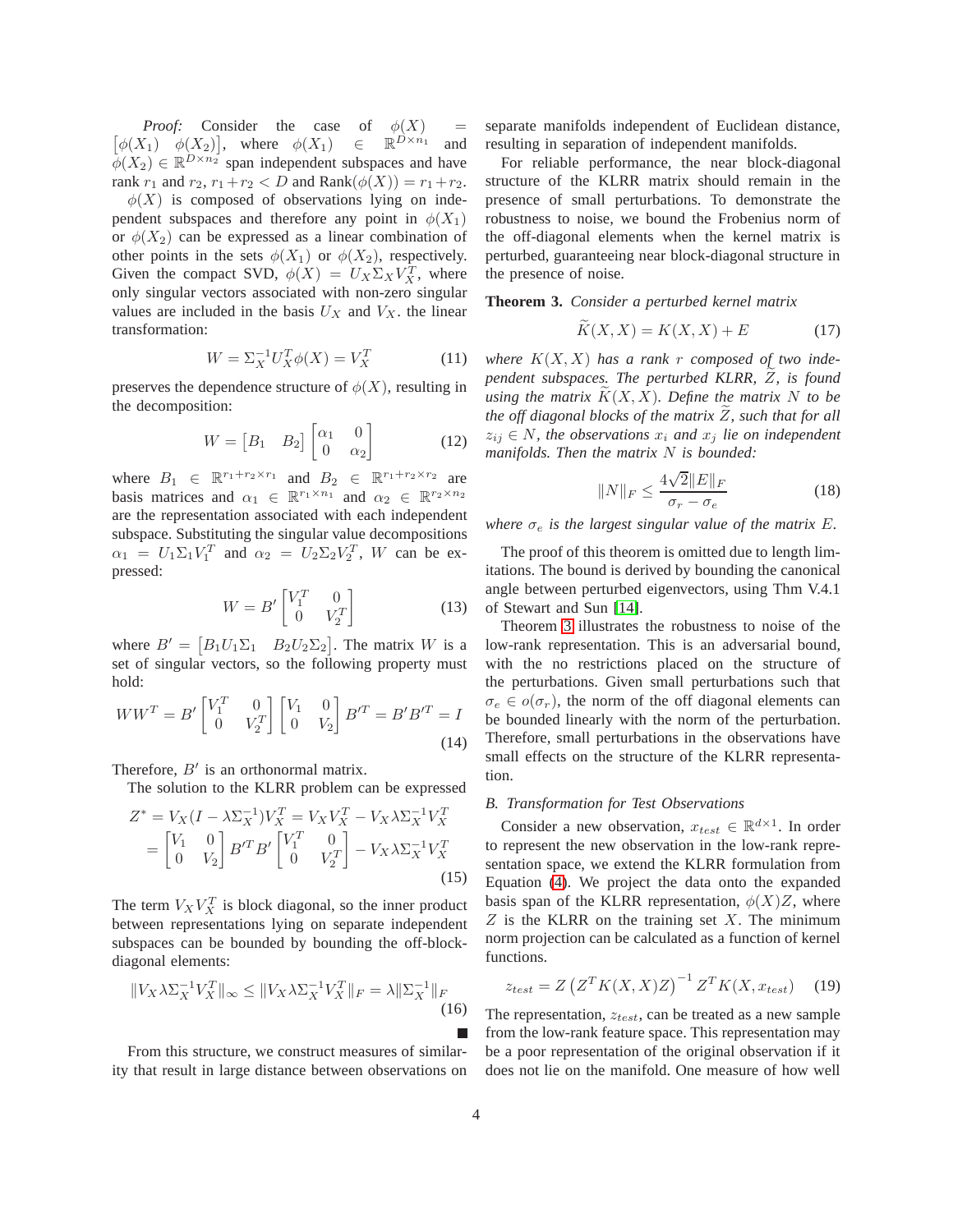a new observation is characterized by a manifold is by projecting the new observation onto the low-dimensional manifold [\(19\)](#page-3-1), then measuring the residual energy of the observation in the expanded basis space.

$$
r_{test} = \|\phi(x_{test}) - \phi(X)z_{test}\|_2 \tag{20}
$$

This residual can also be calculated using only kernel functions and provides an evaluation of how well the low-rank representation fits a new observation.

# *C. Structured Kernel Design for Supervised and Unsupervised Learning*

From the low-rank representation, we now present methods of constructing kernels. The low-rank transformation of the raw data offers possibilities for designing kernels that incorporate the underlying structure in the data.

In order to exploit this structure we consider some specific PSD kernels, which are basically the dot product, i.e.,

$$
w_{ij} = \frac{z_i^T z_j}{\|z_i\| \|z_j\|} \tag{21}
$$

where  $w_{ij}$  is the similarity between observations i and j and  $z_i$  and  $z_j$  are the ith and jth columns of Z, respectively. The value  $w_{ij}$  is the magnitude of the cosine of the angle between the vectors  $z_i$  and  $z_j$ . Given the near block-diagonal structure of the KLRR matrix, as shown in Theorem [2,](#page-2-3) observations lying on independent subspaces have a very small similarity.

One issue with this similarity function is that it is undefined if either  $z_i$  or  $z_j$  is identically zero. Consequently, we can define  $w_{ij} = 0$  if either  $z_i$  or  $z_j$  is zero. With this convention it is possible to show that this similarity satisfies the properties of PSD, i.e.,

$$
\tilde{K}(z_i, z_j) = z_i^T z_j \frac{1}{\|z_i\|} \frac{1}{\|z_j\|} \n= \tilde{K}_1(z_i, z_j) g(z_i) g(z_j) = \tilde{K}_1(z_i, z_j) \tilde{K}_2(z_i, z_j)
$$

 $\tilde{K}_2(z_i, z_j) = g(z_i)g(z_j)$  is a valid PSD kernel (since it represents a rank one structure). Now since both  $\tilde{K}_1$  and  $\tilde{K}_2$  are valid PSD kernels it follows that  $\tilde{K}$  is a valid PSD kernel. The similarity proposed in [\(21\)](#page-4-0) captures the structure of the observations, however, the scaling information is lost. In order to incorporate structural information while preserving spatial relationships in the observation space, we propose the PSD kernel:

$$
s_{ij} = K(x_i, x_j) = \frac{\langle z_i, z_j \rangle}{\|z_i\| \cdot \|z_j\|} e^{\frac{-\|x_i - x_j\|^2}{2\sigma^2}} \qquad (22)
$$

Two observations only have a large similarity if the observations lie on the same manifold and have a small

<span id="page-4-5"></span>geometric distance. If  $x_i$  and  $x_j$  lie on independent manifolds, from the structure of the KLRR matrix, the angle between the observations is small, and therefore the similarity,  $s_{ij}$ , is also small. Alternatively, if the observations lie on the same low-dimensional manifold, but have a large geometric distance, the exponential term drives the similarity to a small value.



<span id="page-4-2"></span><span id="page-4-0"></span>Fig. 3. Graph for densely sampled 2-D simulated data set constructed by connecting the K-nearest structurally similar neighbors as defined by [\(22\)](#page-4-1).



<span id="page-4-3"></span>Fig. 4. Graph constructed by connecting the K-nearest structurally similar neighbors as defined by [\(22\)](#page-4-1), which captures the structure of the data. The Euclidean K-nearest neighbor graph fails to capture the structure of the data, as shown in Fig. [2.](#page-0-1)

Figures [3](#page-4-2) and [4](#page-4-3) demonstrate the effect of using structural similarity as opposed to Euclidean distance on the same sets of data as presented in Figs. [1](#page-0-0) and [2.](#page-0-1) In the case of densely sampled manifolds, using both notions of similarity construct graphs that capture the underlying structure of the data, as shown in Fig. [3.](#page-4-2) However, when the data is sparsely sampled, the use of structural similarity allows the graph to accurately characterize the underlying structure of the data, as shown in Fig. [4.](#page-4-3)

From the definition of similarity posed in [\(22\)](#page-4-1), a means of defining distance between observations follows:

<span id="page-4-4"></span>
$$
d(x_i, x_j) = \sqrt{s_{ii} + s_{jj} - 2s_{ij}} \tag{23}
$$

<span id="page-4-1"></span>The metric [\(23\)](#page-4-4) defines a new set of distances between observations combining both the structural similarity of the data as well as the Euclidean distance of the data.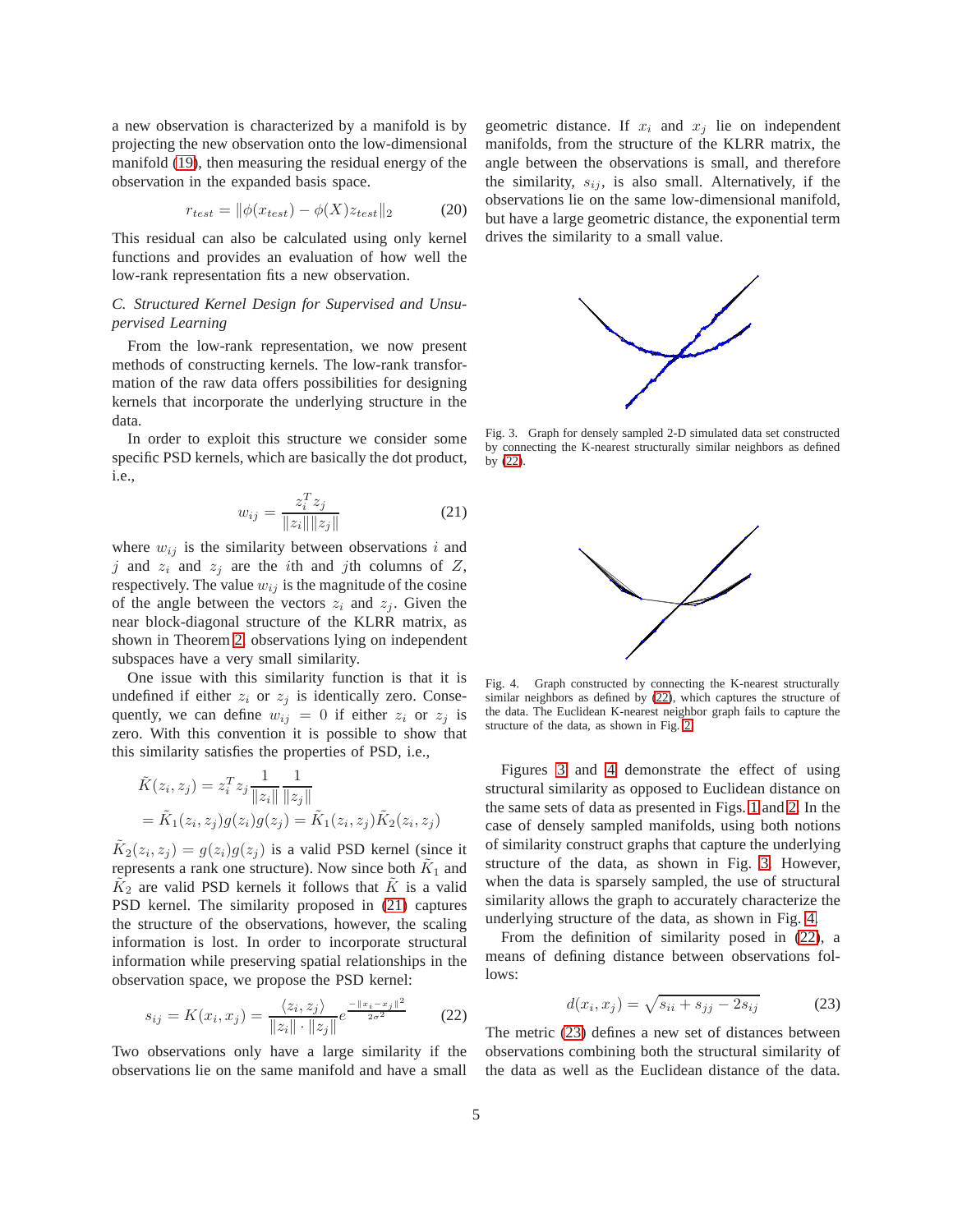Two observations have a small distance if and only if the observations lie on the same low-dimensional manifold and have a small distance in the observations space.

#### III. MANIFOLD ANOMALY DETECTION

The goal of our anomaly detection scheme is to define points not based on distance to nominal points, but instead based on distance to a low-dimensional manifold on which nominal points are embedded. In K-NNG and  $\epsilon$ -NNG approaches, the underlying manifold is modeled by dense sampling of data points, whereas our approach no longer requires dense sampling of data points, but instead structural assumptions on the data. For a set of nominal observations embedded on a manifold, we propose a method of anomaly detection based on p-value estimation [\[4\]](#page-8-3).

Given a set of nominal training observations,  $X$ , a kernelized low-rank representation,  $Z$ , is found as described in Sectoin [II-A.](#page-1-0) For a new test observation,  $x_t$ , a corresponding low-rank representation,  $z_t$ , is found through the update method described in Section [II-B.](#page-3-2) From these low-rank representations, the residual of the test observation is compared to the residuals of the labeled observations:

$$
p_t = \frac{1}{n} \sum_{i=1}^{n} \mathbf{1}_{\bar{w}_t e^{-r_t} > \bar{w}_t e^{-r_i}}
$$
 (24)

where  $r_i$  is the residual of the *i*th labeled observation, calculated as shown in [\(20\)](#page-4-5), and  $\bar{w}_t$  and  $\bar{w}_i$  are the average angles cosine similarities of the representations as defined in [\(21\)](#page-4-0). The test observation is declared anomalous if  $p_t > \alpha$ . The proposed anomaly detection characterizes the nominal set by a nonlinear lowdimensional manifold and uses a measure of similarity to the manifold to determine if test observations are anomalous.

We modify our algorithm to simplify analysis. Assuming that  $n$  is even, we divide the training set into two sets  $S_1$  and  $S_2$ . We compute the KLRR as defined by [\(4\)](#page-2-1) for the set  $S_1$  and compute representations for the set  $S_2$  and the training sample,  $x_t$ , as defined by [\(19\)](#page-3-1). The p-value of the new observation is then estimated as follows:

$$
\hat{p}_t = \frac{1}{|S_2|} \sum_{i \in S_2} \mathbf{1}_{\bar{w}_t e^{-r_t} > \bar{w}_i e^{-r_i}}
$$
(25)

The distribution of  $\hat{p}_t$  approaches a uniform distribution over the range  $[0, 1]$  given that  $x_t$  is nominal and drawn from the same distribution as the nominal observations,  $X$ . This follows from the lemma given by Zhao et al. [\[15\]](#page-8-14):

<span id="page-5-0"></span>**Lemma 4.** *Given a function*  $G(x)$  *has the nestedness property, that is, for any*  $t_1 > t_2$ *we have*  $x: G(x) > t1 \subset x: G(x) > t2$ . Then  $P_{x \sim f_n}$  ( $G(x) \geq G(\eta)$ ) *is uniformly distributed in [0, 1] if*  $\eta \sim f_n$ .

From this lemma, we can directly show that the distribution of  $\hat{p}_t$  converges to a uniform distribution.

**Theorem 5.** For a nominal test point,  $x_t$ , drawn from *the same distribution as the labeled observations, X.*  $\hat{p}_t$ *converges to a uniformly distributed random variable in the range* [0, 1]*.*

*Proof:* This follows directly from Lemma [4,](#page-5-0) as the function  $G(x_i) = \overline{w}_i e^{-r_i}$  has the nested property.

Therefore, the distribution of  $p_t$  converges to a uniform as  $n \to \infty$ , and therefore the probability of false alarm converges to  $\alpha$ .

#### IV. EXPERIMENTAL RESULTS

*A. Clustering*



<span id="page-5-1"></span>Fig. 5. 2-D simulated data set. Two classes are constructed, a line and circle, with 200 observations in each class and random gaussian noise added. Sample clustering results on simulated 2-D line-circle data set are shown using k-means clustering on the structural similarity defined in Equation [\(21\)](#page-4-0).

To evaluate performance, k-means clustering [\[18\]](#page-8-15) was performed on representations of the data, with the results shown in Table [IV-A.](#page-5-1) The k-means clustering algorithm was chosen as means to compare data representations due to its wide-spread use and lack of tuning parameters to be optimized. Initialization was performed by assigning observations to random clusters, with the error rates and standard deviations found for 100 random initializations. K-means clustering was tested on the data in the original feature space and in the expanded basis space,  $\phi(X)$ . For the simulated data, the expanded basis was generated from a 3rd order inhomogeneous polynomial kernel multiplied with a Gaussian RBF kernel. Note that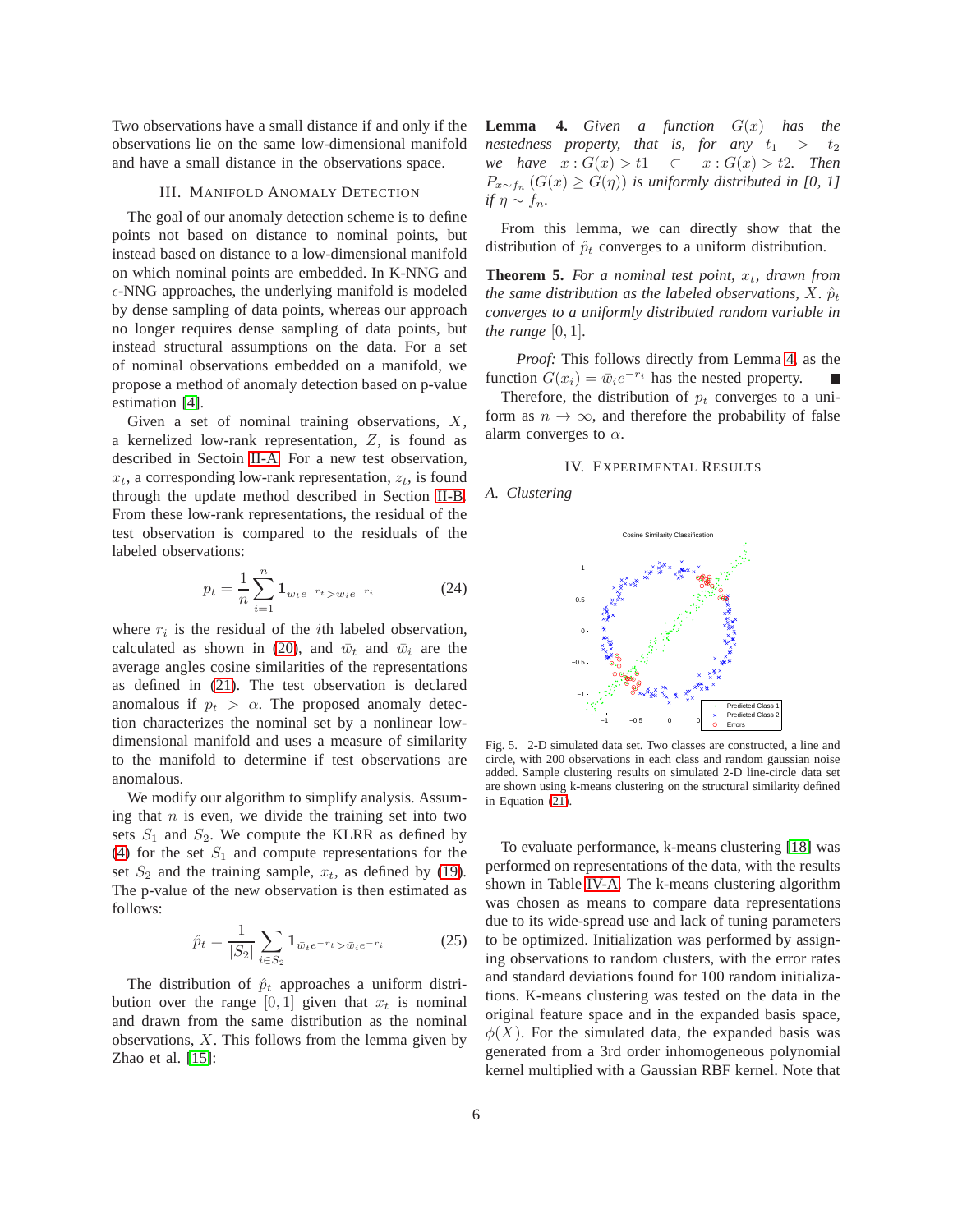| Data Set     | <b>Classes</b> | <b>Observation</b> | <b>Kernel</b>    | Similarity (W)  |
|--------------|----------------|--------------------|------------------|-----------------|
| Simulated    |                | $49.4 \pm 0.1\%$   | $35.8 \pm 4.9\%$ | $9.4 + 0.1\%$   |
| Ionosphere   |                | $28.8 + 0.1\%$     | $28.9 + 0.1\%$   | $22.7 + 0\%$    |
| <b>Iris</b>  |                | $17.3 + 9.8\%$     | $15.3 + 8.5\%$   | $7.6 \pm 6.4\%$ |
| <b>JAFFE</b> | 10             | $29.5 + 4.4\%$     | $25.5 + 5.0\%$   | $12.7 + 5.3\%$  |

|--|

<span id="page-6-0"></span>AVERAGE CLUSTERING ERROR RATES AND STANDARD DEVIATION OVER 100 RANDOM INITIALIZATIONS. PERFORMANCE WAS COMPARED FOR DIFFERENT REPRESENTATIONS: THE ORIGINAL OBSERVATIONS SPACE (OBSERVATION), THE EXPANDED BASIS SPACE (KERNEL), AND THE COSINE SIMILARITY SPACE DEFINED IN [\(21\)](#page-4-0) (SIMILARITY (W)). FOR THE JAFFE [\[16\]](#page-8-16) AND IRIS DATABASES [\[17\]](#page-8-17), THESE PERFORMANCE RATES ARE COMPARABLE TO THE BEST ACHIEVED RESULTS IN LITERATURE AND ARE ACHIEVED USING AN EXTREMELY SIMPLE ALGORITHM (K-MEANS CLUSTERING) ON STRUCTURED DATA.

this kernel does not perfectly transform the data to linear subspaces and therefore exact linear subspace recovery methods cannot be applied to this transform. For the Ionosphere, Iris, and JAFFE data sets, the expanded basis space was generated by Gaussian RBF kernels.

| Data Set     | Kernel           | Similarity (W)  | <b>Struct. Kernel</b> |
|--------------|------------------|-----------------|-----------------------|
| Simulated    | $46.0 + 0\%$     | $17.5 + 0\%$    | $17.7 + 0\%$          |
| Ionosphere   | $35.9 \pm 0\%$   | $22.5 + 0\%$    | $22.8 + 0\%$          |
| <b>Tris</b>  | $15.9 \pm 3.1\%$ | $5.2 \pm 7.2\%$ | $4.5 + 5.9\%$         |
| <b>JAFFE</b> | $17.14 + 5.2\%$  | $13.5 + 5.8\%$  | $13.7 + 5.3\%$        |

#### TABLE II AVERAGE SPECTRAL CLUSTERING ERROR RATES AND STANDARD DEVIATION OVER 100 RANDOM INITIALIZATIONS. PERFORMANCE WAS COMPARED FOR DIFFERENT MEASURES OF SIMILARITY: THE EXPANDED BASIS SPACE (KERNEL), THE COSINE SIMILARITY SPACE DEFINED IN [\(21\)](#page-4-0) (SIMILARITY (W)), AND THE STRUCTURED KERNEL SPACE DEFINED IN [\(22\)](#page-4-1) (STRUCTURED KERNEL). FOR THE JAFFE [\[16\]](#page-8-16) AND IRIS DATABASES [\[17\]](#page-8-17), THESE PERFORMANCE RATES ARE COMPARABLE TO THE BEST ACHIEVED RESULTS IN LITERATURE AND ARE ACHIEVED USING AN EXTREMELY SIMPLE ALGORITHM (K-MEANS CLUSTERING) ON STRUCTURED DATA.

Spectral clustering performance on an expanded basis space is compared to similarity measures incorporating structure in Table [IV-A.](#page-6-0) As with k-means clustering, inclusion of structure improved clustering performance in all example cases.

#### *B. Anomaly Detection*

We compare performance of the P-value estimation technique with the K-nearest neighbors graph (K-NN) method presented by Zhao et al. [\[4\]](#page-8-3) and a One-Class SVM [\[19\]](#page-8-18). We evaluate performance on simulated data sets, the Ionosphere dataset [\[20\]](#page-8-19), the USPS Digits data set [\[21\]](#page-8-20), and the JAFFE data set [\[22\]](#page-8-21).

The simulated clusters data set [6](#page-6-1) consists of nominal data composed of two Gaussian distributions with different variances, and anomalous data drawn from a uniform distribution. 20 random nominal points were used to



<span id="page-6-1"></span>Fig. 6. Example of simulated clusters data. Training was performed on 20 labeled nominal points (blue circles), and testing was performed on 50 unlabeled nominal points (green dots) and 50 unlabeled anomalous points (red crosses).



<span id="page-6-2"></span>Fig. 7. ROC curves averaged over 100 randomly generated data sets. Performance of p-value estimation using the KLRR residual is compared to p-value estimation using a Euclidean neighborhood (2nd nearest neighbor) and One-Class SVM with  $\mu = 0.5$ .

train the classifier, and performance was measured on a test set composed of 50 unobserved nominal points and 50 anomalous points, as shown in Fig. [6.](#page-6-1) A Gaussian radial basis function kernel was used to approximate the manifold, and performance was averaged over 100 randomly generated data sets, with average performance shown in Fig. [7.](#page-6-2)

The simulated linear data set was constructed of points generated form a linear subspace, with nominal points having small random perturbations and anomalous points having large perturbations. 20 random nominal points were used to train the classifier, and performance was measured on a test set composed of 50 unobserved nominal points and 50 anomalous points, as shown in Fig. [8.](#page-7-0) 100 random data sets were generated, with an average performance shown in Fig. [9.](#page-7-1) A linear lowrank representation of the labeled points was used to approximate the manifold.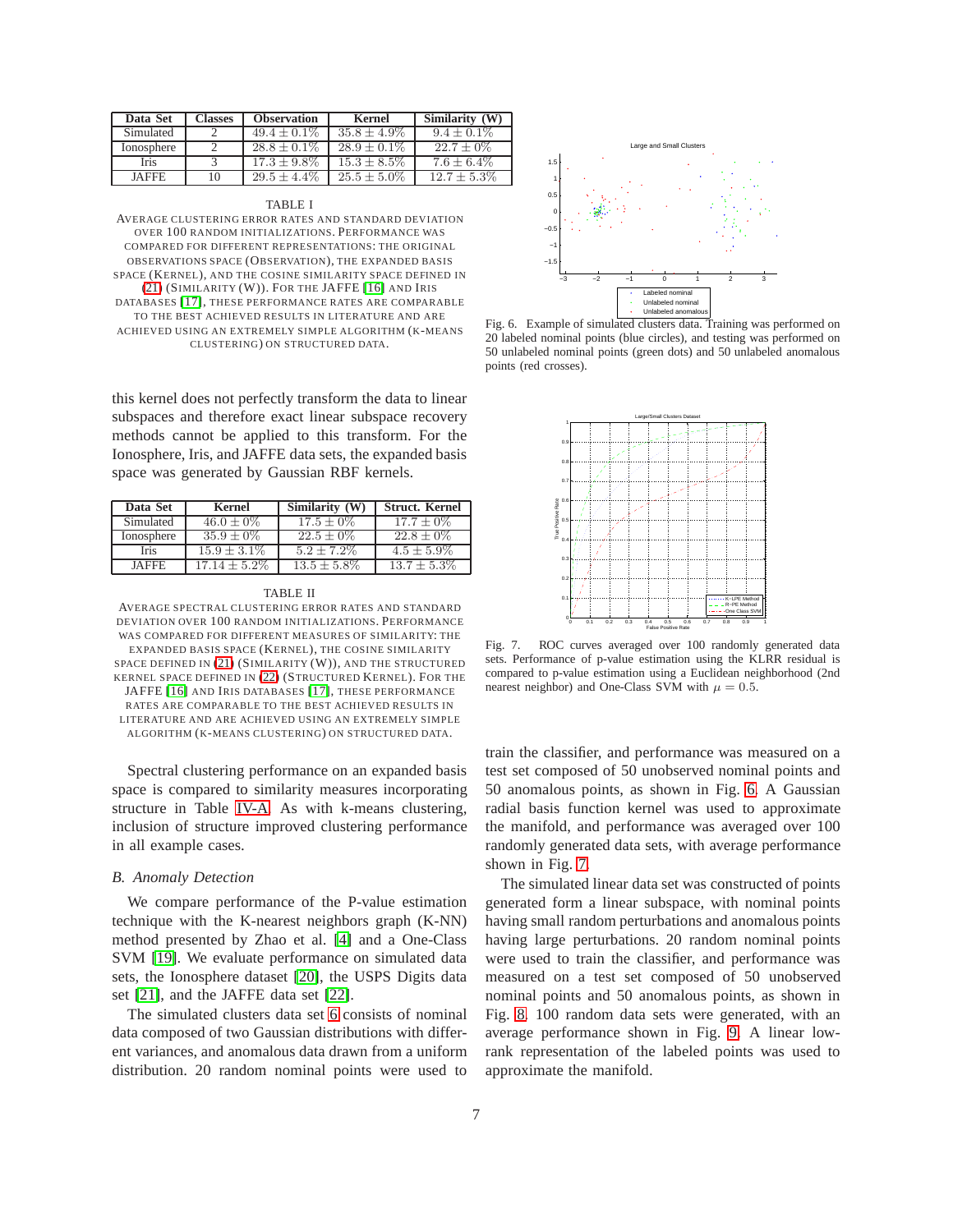

<span id="page-7-0"></span>Fig. 8. Example of simulated linear data. Training on 20 labeled nominal points (blue circles), testing on 50 unlabeled nominal points (green dots) and 50 unlabeled anomalous points (red crosses).



<span id="page-7-1"></span>Fig. 9. ROC curves averaged over 100 randomly generated data sets. Performance of p-value estimation using the KLRR residual is compared to p-value estimation using a Euclidean neighborhood (2nd nearest neighbor) and One-Class SVM with  $\mu = 0.5$ .



<span id="page-7-2"></span>Fig. 10. ROC curve using the proposed algorithm on the Ionosphere dataset. The ROC curve was generated by averaging results over 100 random sets. Performance using the KLRR residual and Euclidean distance (3rd nearest neighbor) for p-value estimation are shown, as well as the performance of a One-Class SVM with  $\mu = 0.5$ .

For the Ionosphere data set [\[20\]](#page-8-19), 175 observations were labeled as nominal observations (drawn from the set which show evidence of structure in the ionosphere)



<span id="page-7-3"></span>Fig. 11. ROC curve using the proposed algorithm on the JAFFE dataset. The ROC curve was generated by averaging results over 100 random sets. Performance using the KLRR residual and Euclidean distance (3rd nearest neighbor) for p-value estimation are shown, as well as the performance of a One-Class SVM with  $\mu = 0.5$ .

and 30 observations were unlabeled for use as test data (drawn from both the "good" and "bad" observations). A gaussian radial basis function kernel was used, and performance was compared to anomaly detection using a K-nearest neighbor graph and a One-Class SVM, as shown in Figure [10.](#page-7-2)

For the JAFFE data set, 50 labeled nominal images were chosen from 3 random individuals (defined as nominal individuals) to construct the classifier. The test set was composed of 15 unobserved images randomly drawn from the nominal individuals and 100 anomalous images drawn from the other individuals. The performance using the KLRR residual was compared to the use of a K-nearest neighbor graph for p-value estimation [\[4\]](#page-8-3) and a One-Class SVM [\[19\]](#page-8-18). For the USPS Digits data set, 200 nominal images (the digit 8) were labeled, with 167 unlabeled images randomly drawn from the unobserved nominal images and 33 anomalous images drawn from the other digits. A Gaussian RBF was used to find the low-rank representation for both the USPS and JAFFE data sets, and the same kernel functions were used in the One-Class SVM. Performance was averaged over 100 randomly assigned data sets for all experiments, with performance shown in Fig. [11](#page-7-3) and Fig. [12](#page-8-22) for the JAFFE and USPS data sets, respectively. Use of the KLRR residual energy improved classification performance for simulated and real-world data sets. The ROC curves for the experiments lie above the ROC curves for either the K-nearest neighbor method or the One-Class SVM, indicating that the underlying nominal distribution likely lies on a low-dimensional manifold, and this low-dimensional structure is well approximated by the Z.